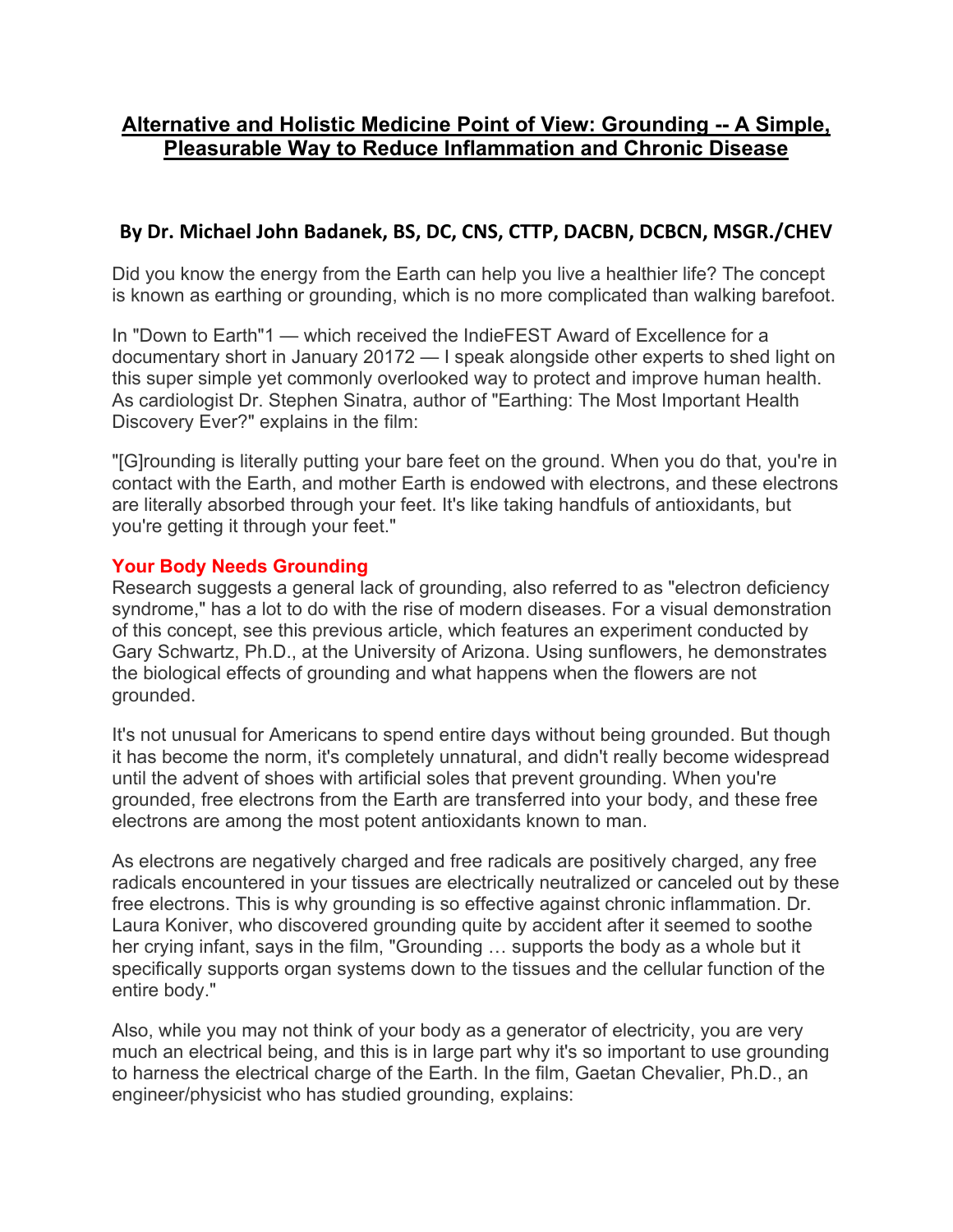"Unbeknownst to us, we live inside a battery. The surface of the Earth is charged negatively and the ionosphere, a layer of the atmosphere about 60 miles up, is ionized by the sun. The rays of the sun are so strong that they split the molecules in two, a positive charge and a negative charge.

The negative charges are transferred to the surface of the Earth, through lightening mainly, and the positive charges stay 60 miles up. The problem arises when we don't have a negative charge. We need grounding just as we need air and we need sunshine."

### **Grounding Reduces Electric Field Induction**

There's even evidence that grounding reduces the voltage induced on your body from electricity in your environment — a factor that has become increasingly important in the modern world. As noted in the 2012 review:3

"Applewhite, an electrical engineer and expert in the design of electrostatic discharge systems in the electronic industry, was both subject and author of the study.4 Measurements were taken while ungrounded and then grounded using a conductive patch and conductive bed pad ... Each method (patch and sheet) immediately reduced the common alternating current (AC) 60 Hz ambient voltage induced on the body by a highly significant factor of about 70 on average.

The study showed that when the body is grounded, its electrical potential becomes equalized with the Earth's electrical potential … This, in turn, prevents the 60 Hz mode from producing an AC electric potential at the surface of the body and from producing perturbations of the electric charges of the molecules inside the body.

The study confirms the 'umbrella' effect of earthing the body explained by Nobel Prize winner Richard Feynman in his lectures on electromagnetism. Feynman said that when the body potential is the same as the Earth's electric potential (and thus grounded), it becomes an extension of the Earth's gigantic electric system. The Earth's potential thus becomes the 'working agent that cancels, reduces, or pushes away electric fields from the body.'"

### **Benefits of Grounding**

While it may sound "too easy," the simple pleasure of walking barefoot can be a powerful health-promoting activity. A scientific review published in the Journal of Environmental and Public Health in 2012 found that grounding can help:5

Improve quality of sleep and feelings of restfulness upon waking.

Reduce muscle stiffness and soreness.6

Reduce chronic pain.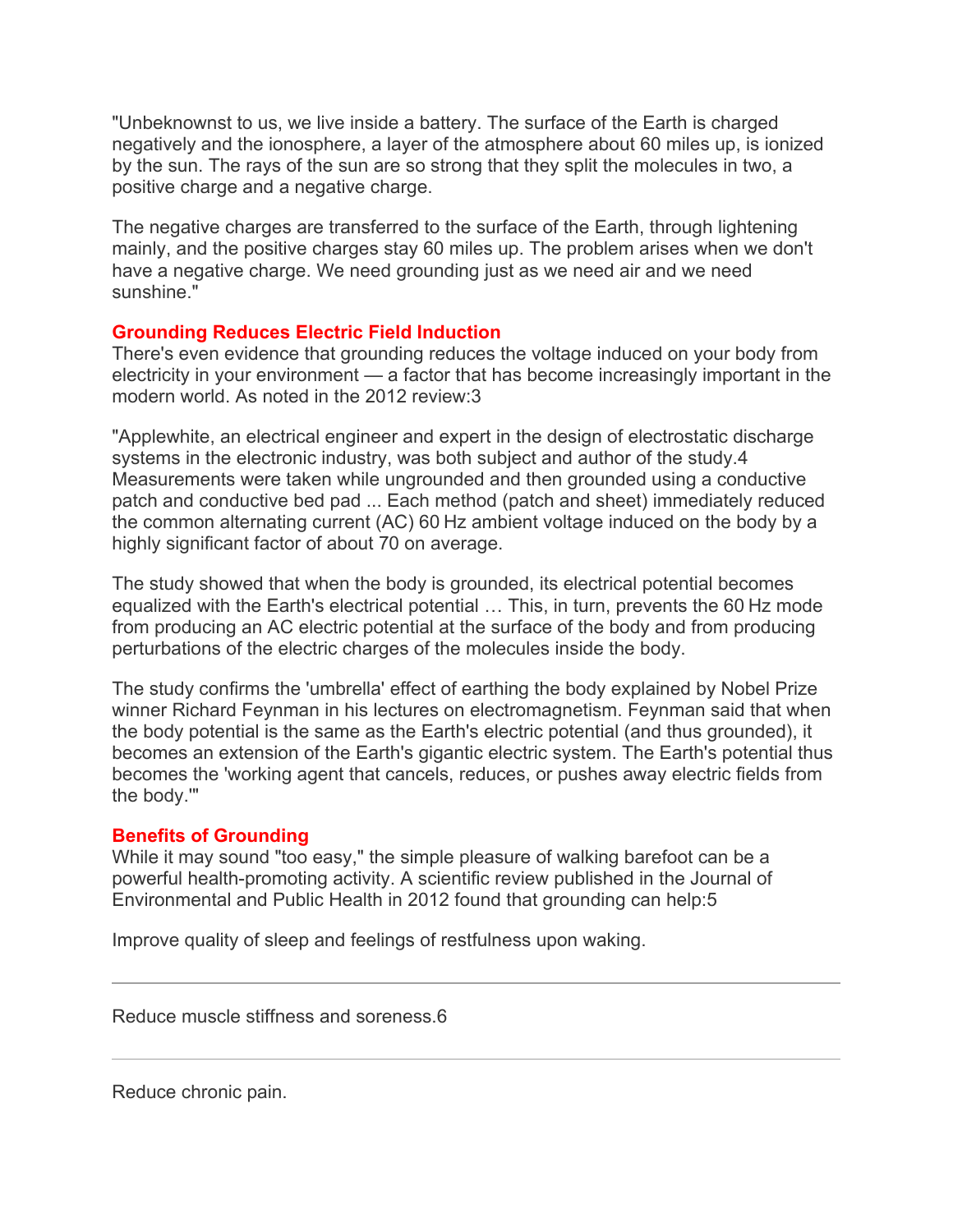Normalize secretion of the stress hormone cortisol, so that it adheres to a typical cycle of peaking in the morning and dipping lowest at midnight. This in turn helps promote more restful sleep and improve blood sugar regulation and weight control.

Reduce stress and balance your autonomic nervous system by stimulating the parasympathetic nervous system (which rules the "rest and digest" functions of the body) and quieting the sympathetic nervous system (which cues the "fight or flight" response).

Reduce the severity of the inflammatory response after intense workouts.

Raise your heart rate variability (your heart's ability to respond to stimuli).

Speed up wound healing.

Improve mood. In one study,7 grounding for one hour significantly improved mood among adults.

Reduce inflammation.8 In the film, grounding pioneer Clint Ober explains how grounding quenches inflammation: "Inflammation is produced by neutrophils, which are white blood cells. [When] you have an injury … a damaged cell … these white blood cells come over and encapsulate the damaged cell and … release reactive oxygen species, which rip electrons from the damaged cell and that destroys the damaged cell.

If there's not enough free electrons there to reduce the remaining radicals, they're going to steal an electron from a healthy cell and in the process damage it. Then the message goes out to the immune system and another neutrophil does the same thing and eliminates that cell, and then you have a chain reaction."

Thin your blood, making it less viscous, by strengthening the negative electrical surface charge on your red blood cells. This improves their ability to repel each other and allows them to flow more easily through tiny capillaries, and is incredibly valuable as cardiovascular disease is correlated with thicker, slow-moving blood. It can also help protect against blood clots.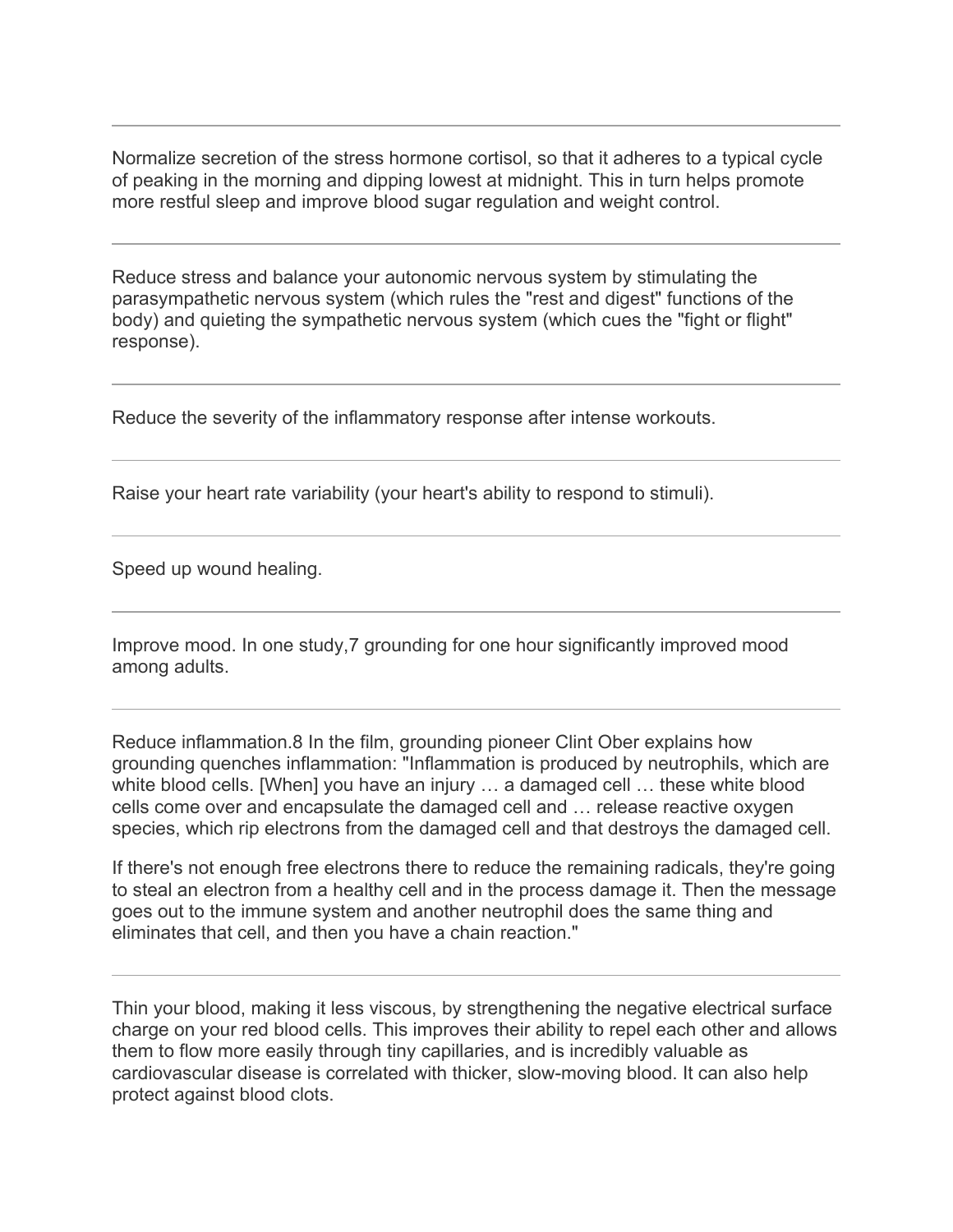In fact, this blood-thinning effect is so profound that if you are taking a blood thinner such as Coumadin, you should consult your doctor before you start grounding regularly. You may need to lower your dosage to avoid overdosing on your medication.

Research9 published in the Journal of Alternative and Complementary Medicine revealed that two hours of grounding increased the surface charge of red blood cells, thereby reducing blood viscosity and clumping. According to the authors, "Grounding appears to be one of the simplest and yet most profound interventions for helping reduce cardiovascular risk and cardiovascular events."

Increase the structure of the water in your cells. Water is in every cell in your body, and this water is highly ordered (structured) and charged. If you don't have properly structured water in your cells, it can impact the functioning of the much larger protein molecules (and others) that interface with the cell. The water inside the cell also interfaces with water outside the cell, which has the opposite charge, creating a battery effect.

Your body's ability to generate electricity is actually a key part of your achieving health. Electrical charges delivered from cell to cell allows for nearly instantaneous communication within your body, and the messages conducted via these electrical signals are responsible for controlling the rhythm of your heartbeat, the movement of blood around your body and much more.

In fact, most of your biological processes are electrical. The water in your cells achieves its ordered structure from energy obtained from the environment, typically in the form of electromagnetic radiation, including sunlight and infrared heat.

But grounding may also play an important role. Just as water increases in structure when a negative charge is introduced by an electrode, the negatively charged electrons you receive when grounded help increase the structure of the water in your cells. By restructuring the water, you promote more efficient tissue healing. So, when you ground, you are charging every single cell in your body with energy your body can use for self-healing.

#### **How and Where to Ground**

While connecting just about any part of your skin to the Earth is beneficial, one area that is particularly potent is the center of the ball of your foot; a point known to acupuncturists as Kidney 1 (K1). It's a well-known acupuncture point that conductively connects to all of the acupuncture meridians in your body. Exercising barefoot outdoors is a great way to incorporate earthing into your daily life and will also help speed up tissue repair and ease muscle pain associated with strenuous exercise.

The ideal location for walking barefoot is the beach, close to or in the water, as saltwater is a great conductor. (Your body is also somewhat conductive because it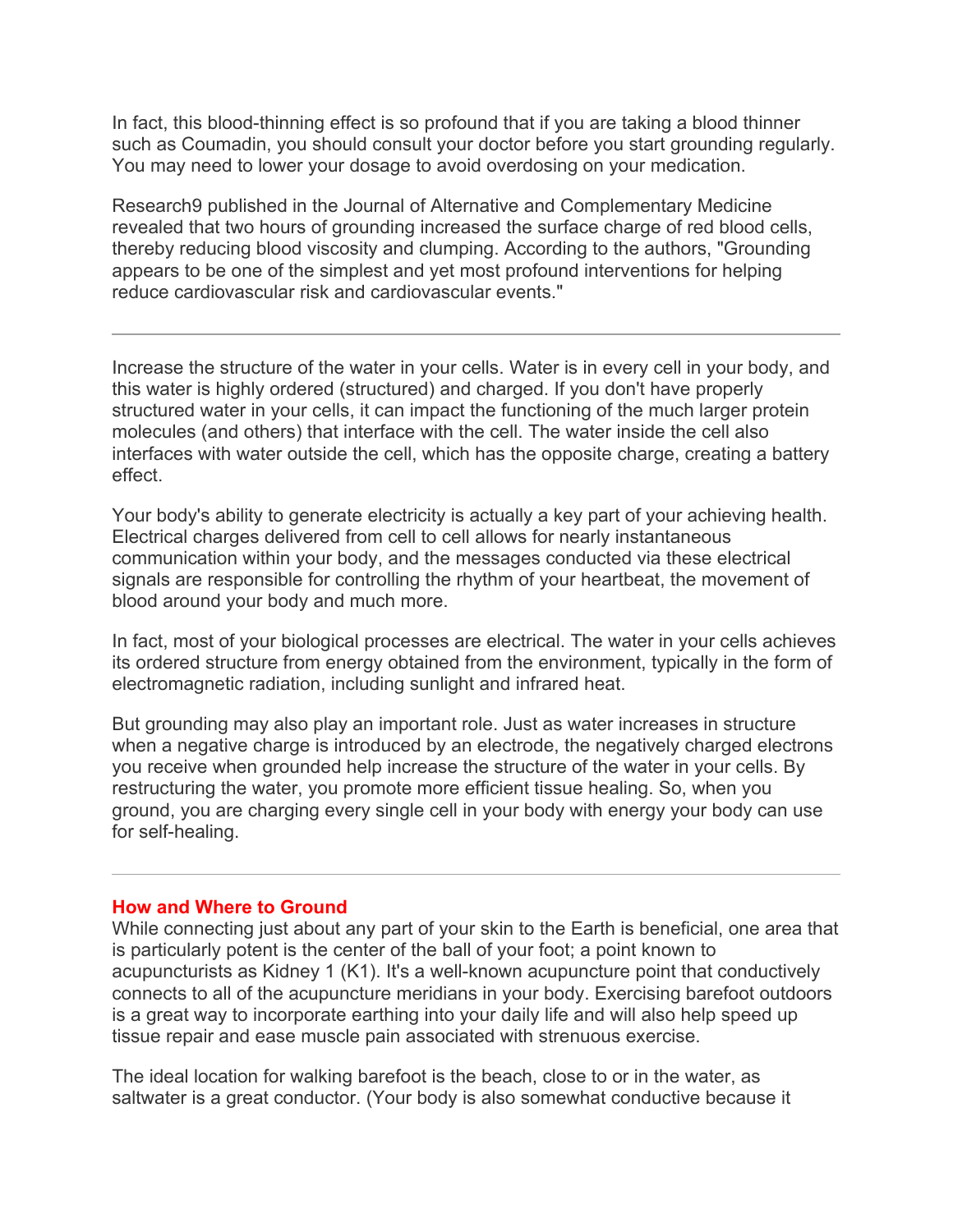contains a large number of charged ions, called electrolytes, dissolved in water. Your blood and other body fluids are therefore good conductors.)

A close second would be a grassy area, especially if it's covered with dew, and /or bare soil. Ceramic tiles and concrete are good conductors as long as they've not been sealed; painted concrete does not allow electrons to pass through very well. Materials like asphalt, wood and typical insulators like rubber or plastic will not allow electrons to pass through and are not suitable for barefoot grounding.

While any amount of grounding is better than none, research has demonstrated it takes about 80 minutes for the free electrons from the Earth to reach your blood stream and transform your blood, which is when you reap the greatest benefits. So, ideally, aim for 80 to 120 minutes of grounding each day.

### **How to Ground Indoors**

Just as walking barefoot was once widespread, so too was sleeping on the ground. In the modern world, sleeping indoors serves to further insulate you from the Earth. There's also the issue of elevation. When you are grounded, your body cannot carry a charge, which is good. The greater the distance between your body and the Earth, the greater charge your body carries. In fact, this has been precisely calculated. For every meter (3.28 feet) you are above the ground, 300 volts of charge will build up in your body.10

So, if you are in a second story bedroom, your charge would be 1,000 volts, on average, and this increased charge may increase your risk of health problems. For example, one 2009 study11 found a 40 percent increase in stroke risk among people living in multistory homes. Flying can also make you severely ungrounded. When indoors, and/or at elevation, you can ground by:

- Using a grounding pad or grounding sheet to ground your mattress while sleeping.
- Keeping your bare feet on a grounding mat while working. Grounding mats work well provided you have a grounded electrical outlet and can be particularly beneficial if you live in a high-rise. A grounded outlet is generally identifiable by the fact it's a 3-prong outlet with a ground port (bottom outlet). Most modern homes built after 1970 will have a grounded electrical system. When using an earthing mat, make sure your bare skin is in contact with it. There should not be a layer of clothing between you and the mat.
- Using a grounded yoga mat when exercising indoors. Research12 has shown doing yoga indoors on a grounded yoga mat helps reduce blood viscosity and exercise-induced inflammation, the same effects you'd expect from walking barefoot outdoors.
- Touching the faucet with one hand while shaving or brushing your teeth with the other.
- Taking off your shoes and placing your feet (bare or with socks) on the steel struts of the chair in front of you when flying in an airplane.